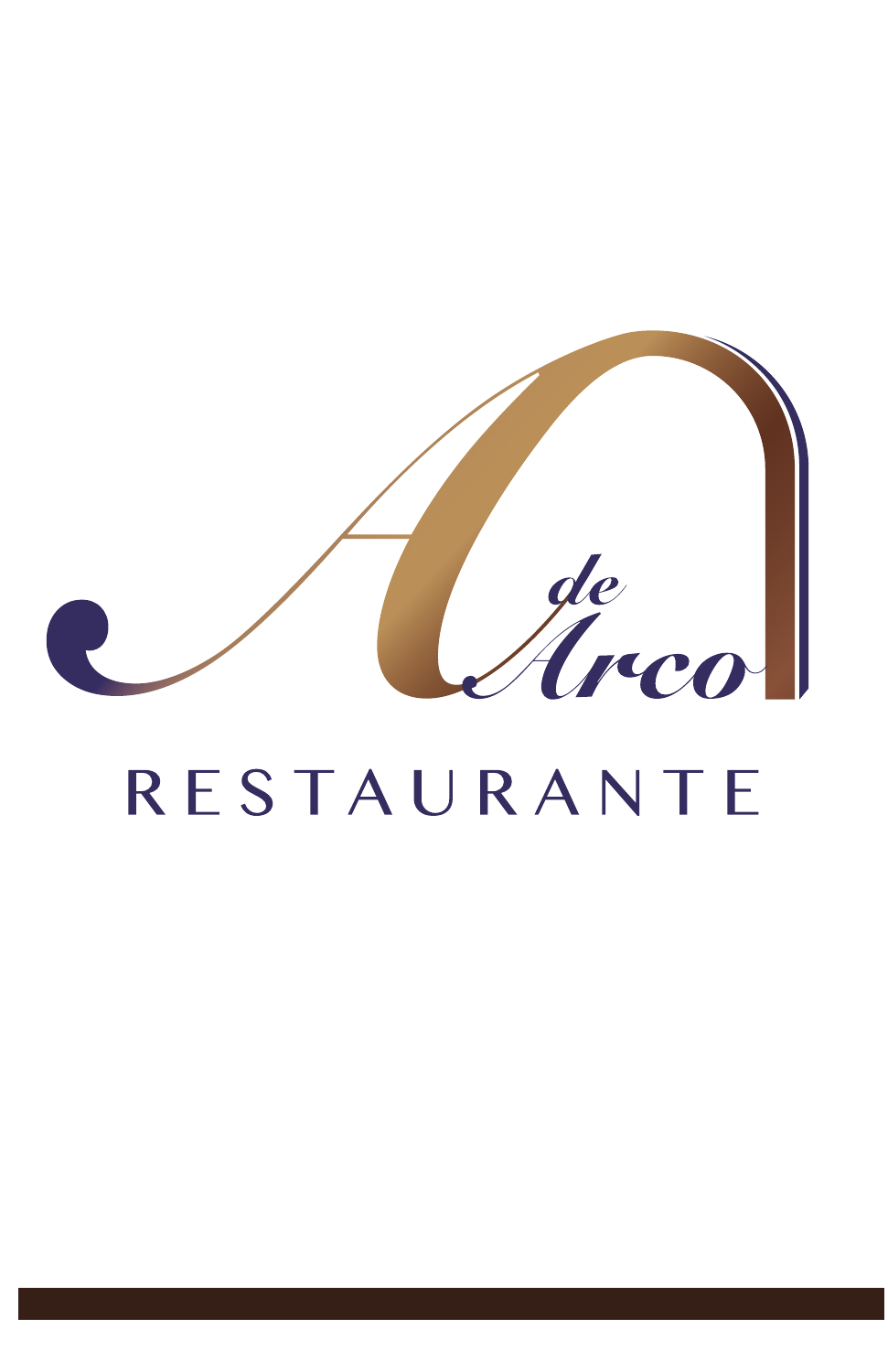## **Starters**

| Jerte cherry gazpacho                                                       | 8,00€   |
|-----------------------------------------------------------------------------|---------|
| i⊗ Green salad of live lettuces                                             | 9,00 €  |
| $\otimes$ Pickled chicken salad                                             | 12,00€  |
| $\otimes$ Cod salad with crustacean oil                                     | 14,00 € |
| ◈ Small beans with Iberian ham and fried egg                                | 12,00€  |
| i⊗ Grilled artichokes with olive oil                                        | 14,00€  |
| $\otimes$ Iberian acorn 100% ham,"Dehesa de Extremadura"                    | 22,00€  |
| $\otimes$ Iberian acorn 100% Ioin,"Dehesa de Extremadura"                   | 20,00 € |
| $\otimes$ Beef jerky from Galicia                                           | 15,00 € |
| & Extremadura cheese Torta del Casar D.O.'                                  | 12,00€  |
| Cheeses from Granadilla                                                     | 15,00 € |
| $\otimes$ Veal carpaccio from Extremadura                                   | 12,00€  |
| in Red prawn carpaccio                                                      | 15,00 € |
| Our homemade Iberian ham croquettes                                         | 9,00 €  |
| $\otimes$ Foie mi-cuit with home made jam                                   | 17,00 € |
| $\otimes$ Scrambled eggs with morcilla sausage from Extremadura with pepper | 9,00€   |
| $\circledR$ Lamb sweetbreads with garlic                                    | 15,00€  |
| $\circledast$ Small squid fish with onion                                   | 14,00 € |
| $\otimes$ Artisan anchovies   8 units                                       | 24,00 € |
| $\otimes$ Huelva white prawn (cooked or grilled)                            | 20,00€  |

### **Rices**

|                                                                    | (price per person) |
|--------------------------------------------------------------------|--------------------|
| ® Risotto extremeño (Cheese, Iberian sirloin)   minimum 2 servings | 12,00 €            |

### Homemade stews

| $\otimes$ Tripe with chickpeas                   | 14,00 €     |
|--------------------------------------------------|-------------|
| Frixona "Luismi" oxtail stew                     | $15,00 \in$ |
| $\circledR$ Green beans with seasonal vegetables | 14.00 €     |
| $\otimes$ La Granja white beans                  | 15,00€      |



All dishes marked with this symbol can be adapted for Celiacs. Notify when ordering. Gluten free bread supplement: 0,50€

Our restaurante collaborates directly with the Celiac Association of Extremadura indicating under their supervision our products without gluten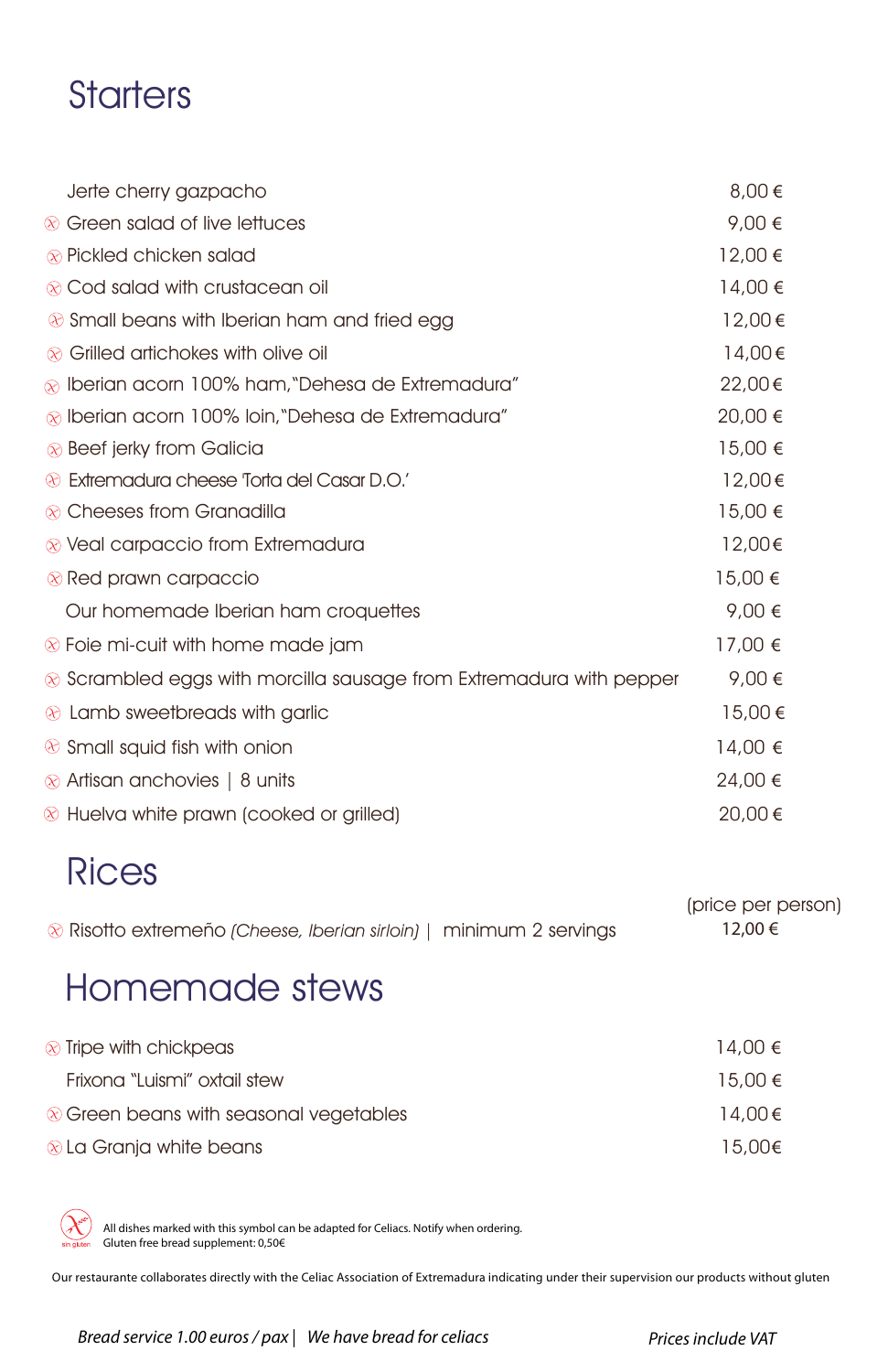## Fishes

| $\otimes$ Hake to taste (grilled, bilbaina or romana) | 16,00 € |
|-------------------------------------------------------|---------|
| $\otimes$ Sole of the Galician Rías                   | 19,00 € |
| $\otimes$ Grilled wild sea bass                       | 19,00 € |
| $\otimes$ Cod cocochas (cheek) with sweet pepper      | 17,00 € |
| ⊗ Author's cod roasted over oak charcoal              | 20,00 € |
| ® Red tuna loin tataki "Petaca Chico"                 | 20,00 € |
| $\otimes$ Wild turbot (2 pax)                         | 36,00€  |

### **Meats**

| $\otimes$ Duck breast                                                 | $17,00 \in$ |
|-----------------------------------------------------------------------|-------------|
| $\otimes$ Ribs from suckling pig (2 pax.)                             | 39,00 €     |
| $\otimes$ Lamb chops from Extremadura                                 | $16,00 \in$ |
| $\otimes$ Roasted young lamb shoulder                                 | 19,00 €     |
| © Grilled Iberian pork "Pluma ibérica"                                | $15,00 \in$ |
| $\otimes$ Tataki of Iberian prey                                      | $14,00 \in$ |
| $\otimes$ Sirloin of Retinta from Extremadura                         | 21,00 €     |
| $\otimes$ "Mahugo Gourmet" grilled beef cutlet (2 pax.) (1 kg. aprox) | 38,00 €     |
| $\otimes$ T-Bone Galician beef (2 pax.) (1 kg. aprox)                 | 42,00 €     |
| $\otimes$ "Luismi" grilled beef cutlet (2 pax.) (1 kg. aprox)         | 45,00€      |
| $\otimes$ Certified beef chop (3 pax) (1.5 kg approx.)                | 124,00€     |

### **Desserts**

|          | $\otimes$ The "classic" egg custard        | 4,00 €     |
|----------|--------------------------------------------|------------|
|          | Homemade tiramisu cake                     | 5,00 €     |
|          | $\frac{1}{2}$ Our cheese cake with berries | 5,00 €     |
|          | Homemade chocolate cake                    | 5,00 €     |
| $\infty$ | Violet ice cream                           | 5,00 €     |
|          | Dark chocolate ice cream                   | 5,00 €     |
|          | Mojito sorbet with Cuban rum               | $6,00 \in$ |
|          | Mandarin sorbet with red Petroni vermouth  | $6,00 \in$ |
|          |                                            |            |